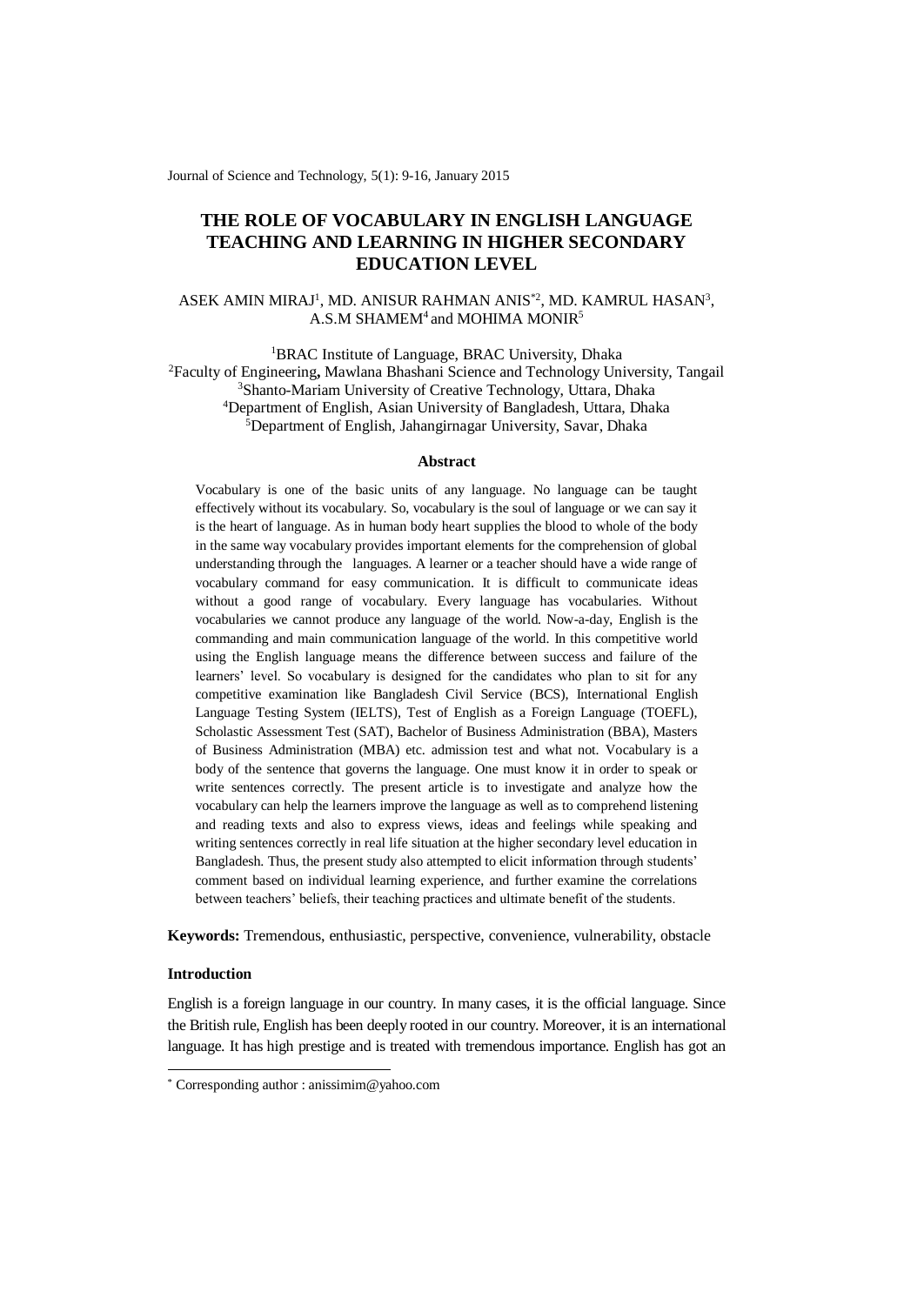important role in our education. As the examination system is fully based on writing skills, students hardly use it in speaking. Most of the time, students memorize various grammatical rules and word meanings without any context (Shillaw, 1995). As a result, they cannot master the language even after the completion of 15 years of their academic study. Traditionally, the teaching of vocabulary above elementary levels is mostly incidental, limited to presenting new items as they appeared in reading, or sometimes listening texts (Salt, 1976). This indirect teaching of vocabulary assumes that vocabulary expansion will happen through the practice of other language skills (Milton and Meara, 1995). Keeping this point in view, in this study, we would attempt to find out the reasons behind the student's incapability of using correct vocabulary. It is a very important issue to find out the reasons before we want to proceed for a remedy. Communicative Language Teaching (CLT) has been introduced in Bangladesh in the 1990s. The aim of this approach is to develop learner's communication skills. Vocabulary plays the most crucial role in any language at the higher secondary education level in Bangladesh. However, after introducing CLT in Bangladesh, more than a decade had passed. Most of the students of our country fail to communicate in English even after passing H.S.C. level. Even most of the students fail in university admission test in English. Some of the students have to do various courses in coaching centers. What are the reasons behind their failure? Are they only responsible for it? We have tried our best to find out the role of learning and teaching vocabulary in learning the English language. Teaching method and learning method also play an important role here. At present, English has achieved the prestige of being international language. Around the globe many consider it as a global language. As Bangladesh is a monolingual country, the people learn English in order to speak with the people of other countries, to do business, diplomatic jobs, and for higher studies. So English is introduced as a compulsory subject in the school curriculum. English is compulsory from playgroup to graduate level. The students of our country have no option but to study English as a subject for examination. But, it is a matter of great sorrow that most of the students of our country are unable to use the English language efficiently in different circumstances. As a result, a teacher who is not motivated or is negative about the method of teaching and learning vocabulary is unlikely to inspire learners to work hard in the class and take initiative outside of the class. On the other hand, a teacher who is enthusiastic and who shows a positive attitude both towards the method and the learners, is more likely to get engaged the learners who are therefore more likely to succeed both inside and outside the class (Nunan, 1991). So English teachers' perception and attitude towards vocabulary teaching and learners' perception of learning vocabulary are vital factors to make the language learning process a success.

Broadly defined, vocabulary is the knowledge of words and word meanings. However, vocabulary is more complex than this definition suggests. There is a distinction between *vocabulary* and *lexis*, which includes not only the single words but also the word combinations that we store in our mental lexicons (Lewis, 1993). First, words come in two forms: oral and print. Oral vocabulary includes those words that we recognize and use in listening and speaking. Print vocabulary includes those words that we recognize and use in reading and writing (Parry, 1991). Second, word knowledge also comes in two forms: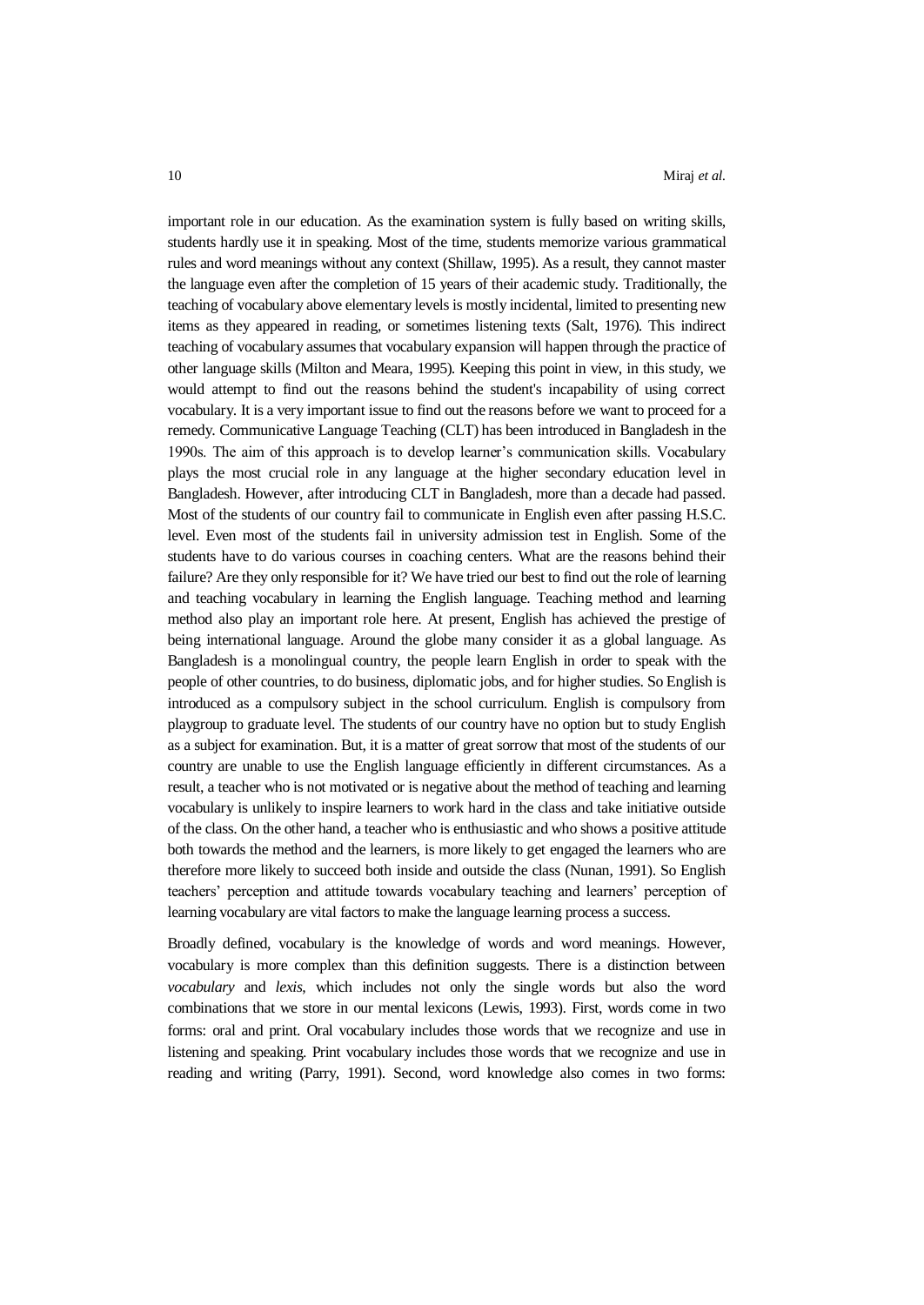The Role of Vocabulary in English Language Teaching 11

receptive and productive. Receptive vocabulary includes words that we recognize when we hear or see them. Productive vocabulary includes words that we use when we speak or write. Receptive vocabulary is typically larger than productive vocabulary, and may include many words to which we assign some meaning, even if we do not know their full definitions and connotations or ever use them ourselves as we speak and write (Goulden et al., 1990). Adding further complexity, in education, the word vocabulary is used with varying meanings. For example, for beginning reading of teachers, the word might be synonymous with "sight vocabulary", by which they mean a set of the most common words in English that young students need to be able to recognize quickly as they see them in print. However, for teachers of upper elementary and secondary school students, vocabulary usually means the "hard" words that students encounter in content area textbook and literature selections (Ney, 1996). Even words that are similar in form but different in meaning are difficult to learn though the speaker is aware (Abberton, 1968). For purposes of this research, we define vocabulary as knowledge of words and word meanings in both oral and print language and in productive and receptive forms.

Learning vocabulary is a complex process. The students' aim in learning vocabulary process is primarily their ability to recall the word at will and to recognize it in its spoken and written form (Goulden and Read, 1990). Generally, knowing a word involves knowing its form and its meaning at the basic level. In deeper aspects, it means the abilities to know its (Harmer, 1993): i) Its meaning, i.e. to relate the word to an appropriate object or context; and using mnemonics; ii) Usage, i.e. knowledge of its collocations, metaphors and idioms, as well as style and register (the appropriate level of formality), to be aware of any connotations and associations the word might have; iii) Word formation, i.e. ability to spell and pronounce the word correctly, to know any derivations (acceptable prefixes and suffixes); iv) Grammar, i.e. to use it in the appropriate grammatical form;

## **Materials and Methods**

The research of the paper deals with the research methodology adopted in order to conduct the research. Not only qualitative but also quantitative research was used for finding answers. We interviewed 20 college students and teachers from urban and rural areas. There were eight interview questions, which guided me to bring teachers and students perception towards vocabulary teaching and learning. The use of these qualitative and quantitative methods helped me to get a clear perspective into the issue.

## *Data collection*

As the research has to be conducted with the English teachers from different colleges, I decided to collect data from the English teachers of urban and rural areas. Firstly, I selected a renowned district in Bangladesh where I found more than twelve high schools. Among the twelve schools, I decided to talk with the English teachers of the eight colleges and one madrasa. I was lucky to get a Kamil madrasa in that district. To collect data, I had to go there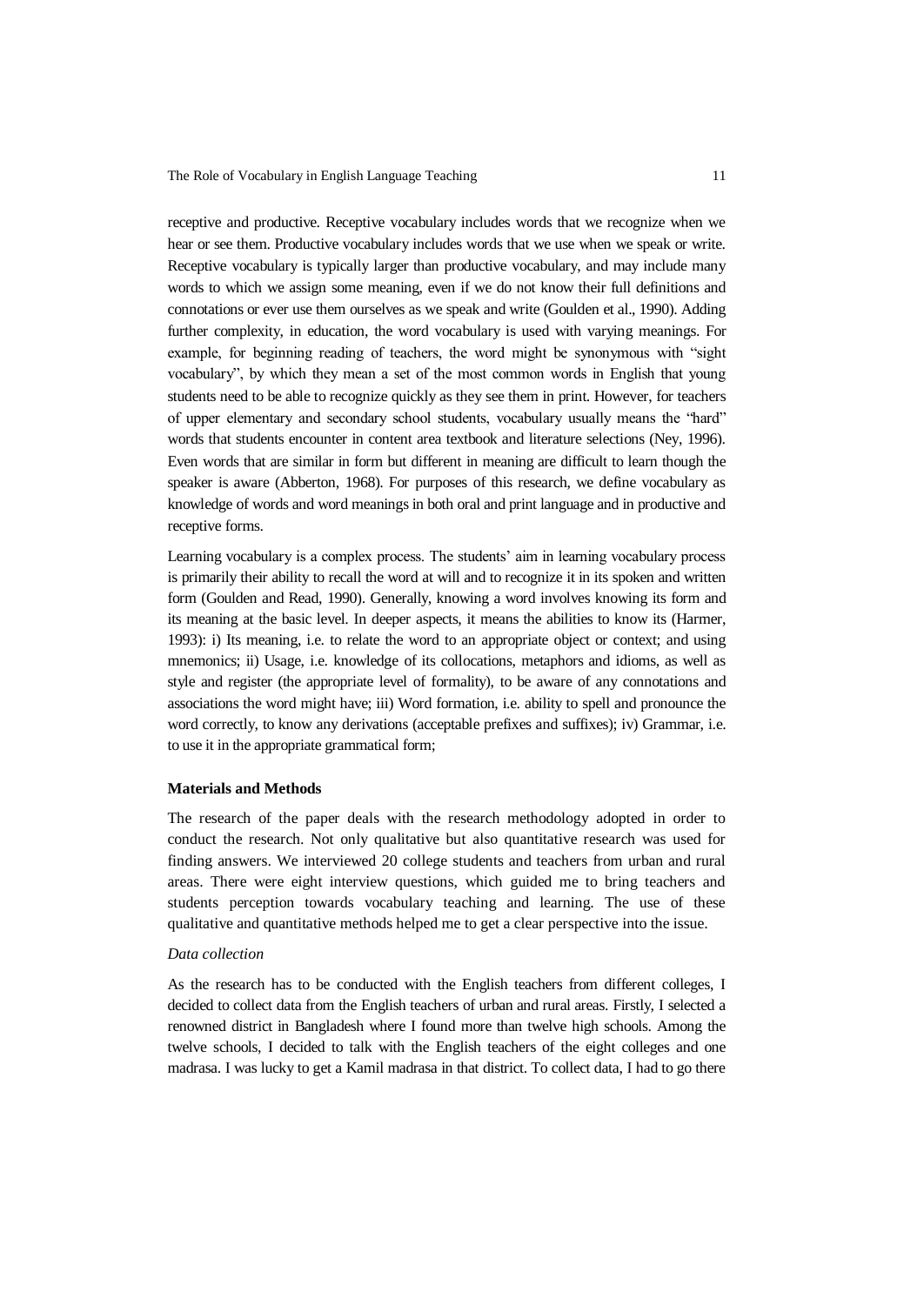five times. In my first visit, I had to select colleges in my convenience and got in touch with the principals of each college and told them about my purpose of visit. As I was from Dhaka and from North South University, they all cordially accepted my request. I requested the headmaster to select the English teachers who are going to face my interview. No doubt that all the teachers including the headmaster were excited and most of the English teachers agreed to face the interview. It should be mentioned that I along with some of my friends who are very much familiar figures in that district visited the colleges which helped me a lot to take the interview of the English teachers. However, during my second visit, I started conducting the interviews. I conducted with four teachers from two different colleges in the same district and among four, two were female and two were male. As soon as I reached the two colleges, both the principals cordially received me and my friends and called on the English teachers who were teaching the classroom. We waited till the class was over. After that, the principal took me away to a room, which was free from noise and asked me to take the interview of an English teacher. In the meantime I was introduced to that English teacher. We entered the room and asked the teacher my interview questions while one of my friends was busy videotaping the whole interview session, and took photograph with his permission. During my third visit, I also interviewed four other teachers. On my fourth visit to that district, I completed collecting data from twelve English teachers and two Madrasa English teachers.

#### **Results and Discussion**

Examining students' and teachers' perception: At first through perception survey analysis we tried to know their present perception status towards teaching and learning vocabularies.



## **Teacher's perception**

**Fig. 1.** Teachers' perception about the meaning of vocabulary.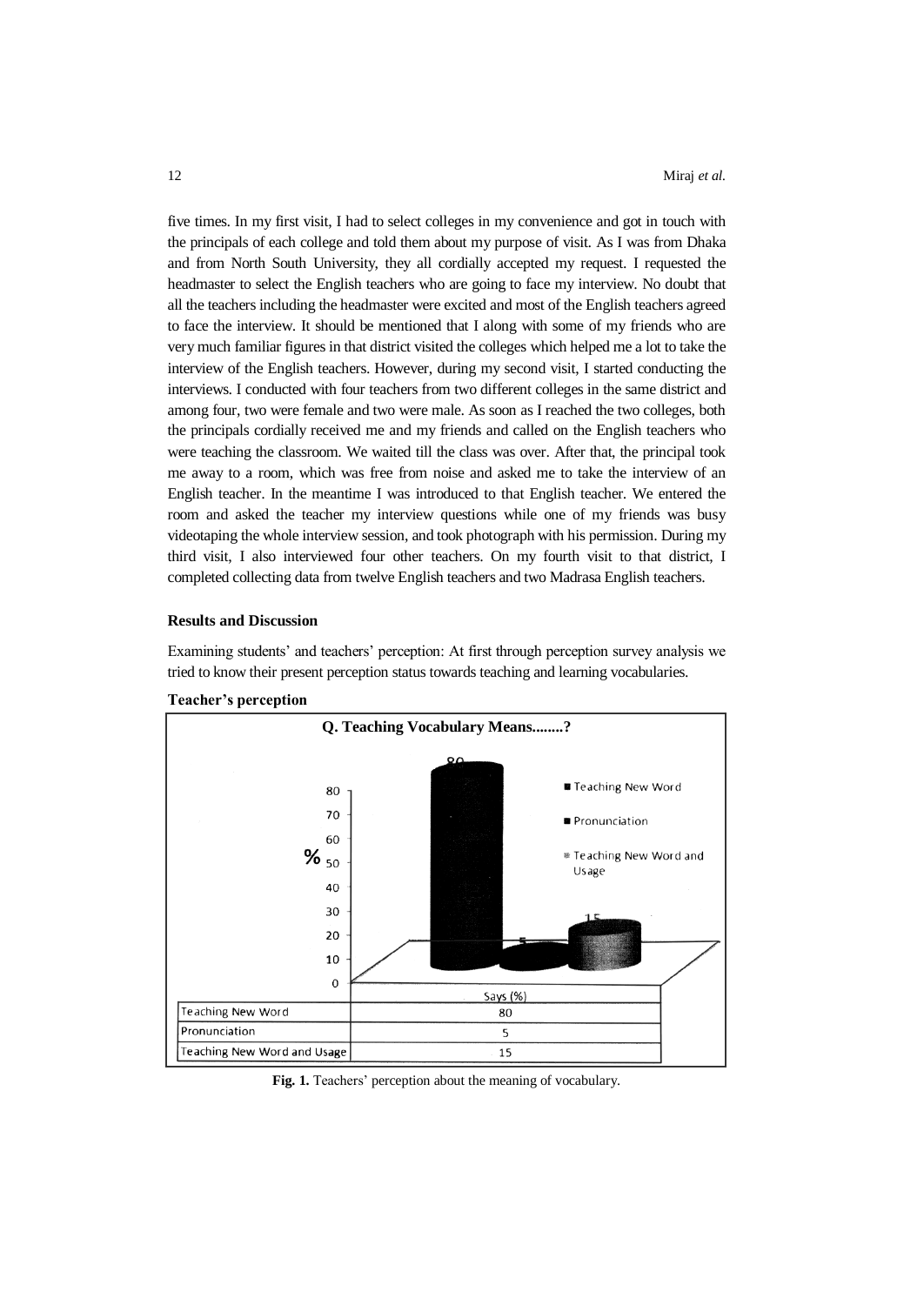The first analysis is that most of the teachers think teaching vocabulary mean teaching only the meaning of new words and then the others think the meaning and usage, whereas rest of them think pronunciation as well (Fig. 1). The very basic part of vocabulary learning means learning their meaning but in-depth meaning of vocabulary teaching is not well-known to teachers, which is disappointing.



**Fig. 2.** Teachers' perception about the importance of vocabulary.

The teachers think vocabulary is very important for test (Fig. 2). It is because of language being almost the sole instrument of understanding and expressing things out, any test requires a grand coverage of vocabulary range spanning from acutely individual up to political issues. The greater the range, the more will the student feel relaxed going through the test. It is experimentally reached to the confirmation of the fact from both on the teachers' as well as students' side. It is an undeniable truth that students often experience difficulties solving a particular problem only due to ignorance as to one or even two words, which affects the whole grading point. As for conversation, the necessity of good understanding in vocabulary is a must. But our daily necessities could easily be served with the very resources we normally have, accepting frequent structural collapse; though in that case good communication cannot reach considerable acceptance. If we intermix test and real life situation, the need for important level of vocabulary rises higher. For both require a considerable level of understanding. Students and teachers alike fall prey to lower performance.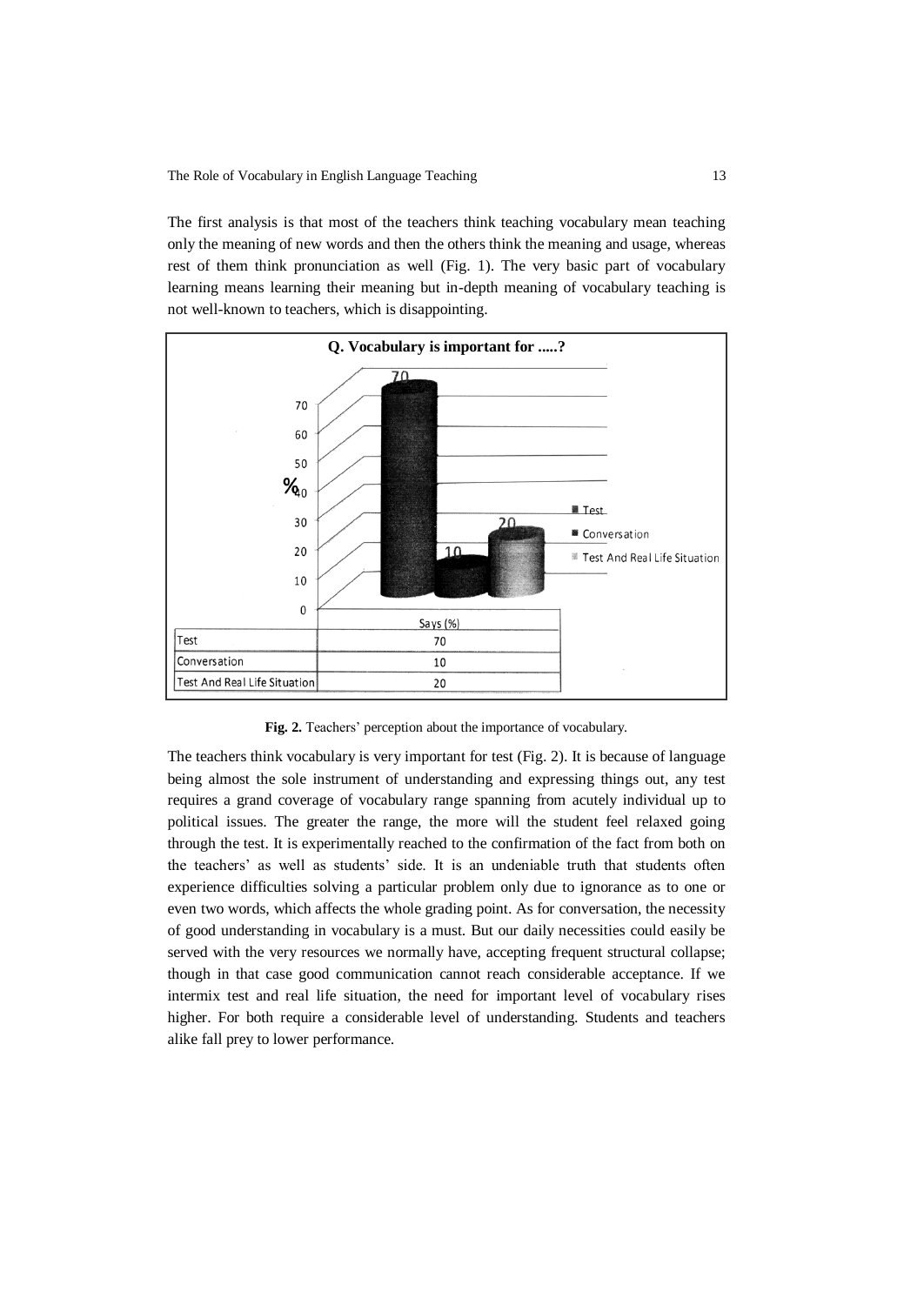

**Fig. 3.** Teachers' perception about the question paper of HSC level.

Most of the teachers think that NCTB should bring change in question paper, which is very significant for standard test and evaluation of students' skill in English (Fig. 3). The purpose in which NCTB brought out the publication i.e. communication skill, is proving valueless. Not only the question patterns but the texts incorporated are not practical enough to meet the targeted goal of the concerned authority. A great lack in diverse form of questions is fairly evident thorough out the book. Regarding total negation in this case is almost possible; unless economic status and those of time consuming issues are brought into account.





**Fig. 4.** Students' perception about vocabulary.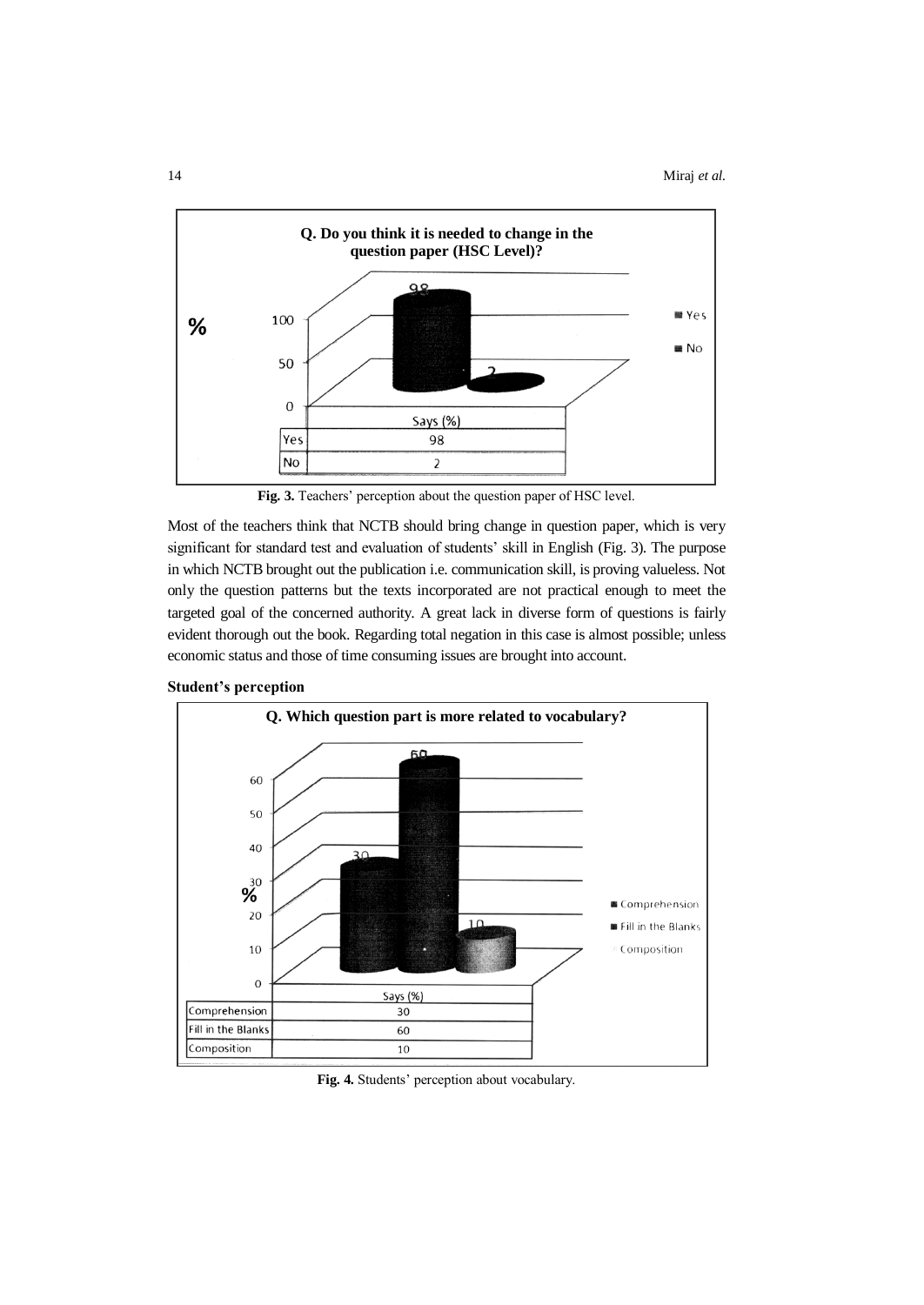The Role of Vocabulary in English Language Teaching 15

The comprehension accumulates a lot of unfamiliar vocabularies which give rise to problem while solving; but students could overcome that when supported by other familiar resource (Fig. 4). So the possible level of difficulty is not up to the mark. Yet some items are obviously intricate to go thorough. While comprehension is fairly solvable with a shortage of coverage, filling in the blanks requires knowing every single word.



**Fig. 5.** Teachers' perception about students' response.

The motivation is very important in second language acquisition. Our survey shows most of the students feel afraid to interact with their teachers in case they should encounter any discouraging remarks from their teachers' side (Fig. 5). This scenario reflects a greater vulnerability and a concrete obstacle in second language learning process. Most of the students of Bangladesh study and learn only for getting good marks. Their power of active vocabulary is not praiseworthy at all. The resource whatever they have is very passive. Though it varies from institute to institute and in some respect of area, the students of English version have better, and Bangla version students of metropolitan areas have satisfactory skill in vocabulary and their usage. On the other hand, academies of rural area and Madrasa students have very poor level skill in vocabulary. Even after knowing the words and its meaning they can't use it properly and correctly. Most of them read from commercial guidebook and they do not have any other extra book even someone does not have a dictionary. They think solving the model question in the only solution. Fifty percent of them practice model test to get any one of the common in exam.

Most of them cannot speak English very well. But it does not bother them. Even they do not know the main purpose of the new syllabus which is meant to make them skilled in communication. They are not aware that their shortage of vocabulary will be a dire problem in university admission test. Students are also relevant regarding their text book